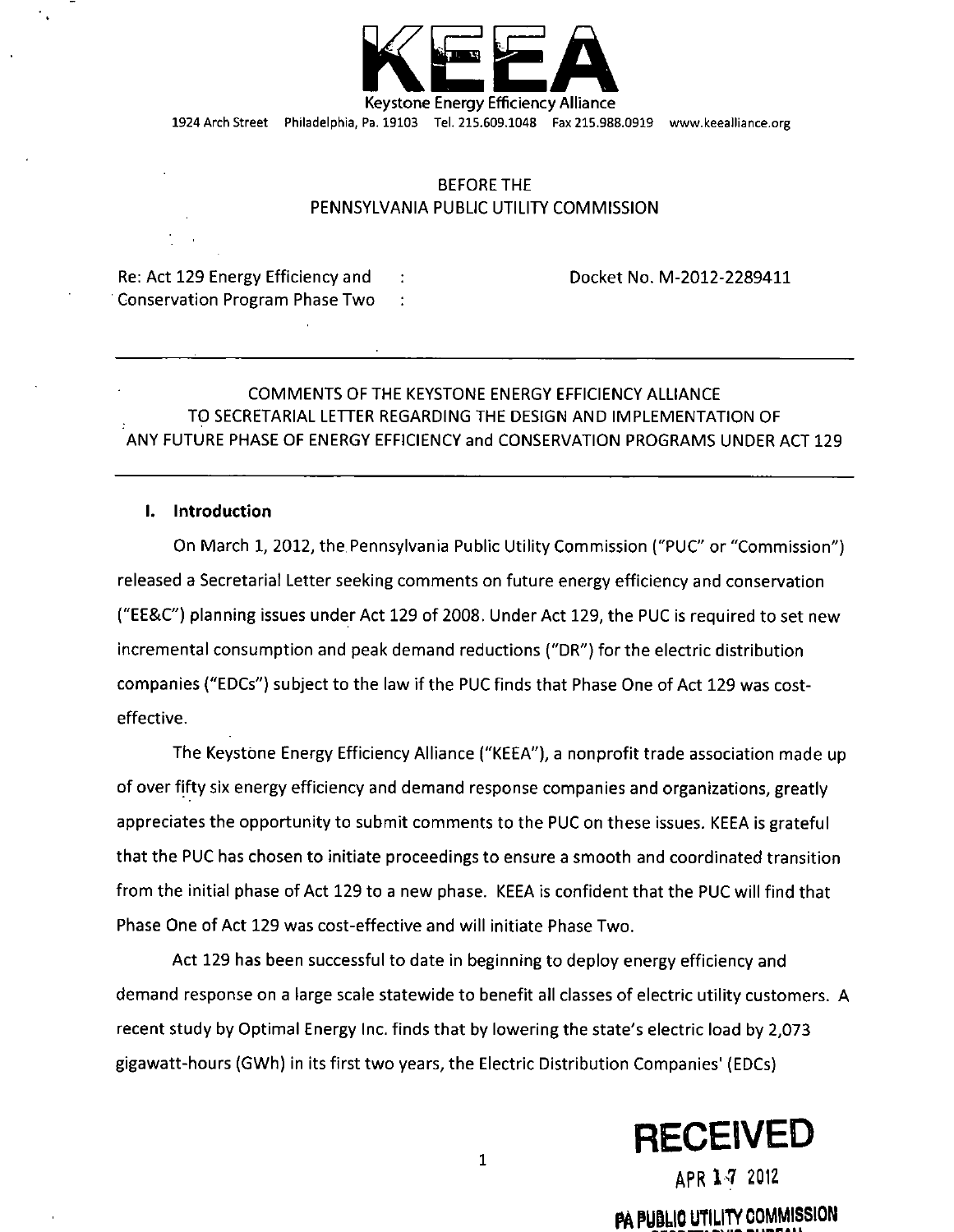programs will save customers approximately \$278 million each year, about \$8 for every dollar invested. <sup>1</sup>

Act 129's job creation impacts are also considerable. The American Council for an Energy Efficient Economy (ACEEE) estimates that in its first year, Act 129 created between 400 and 600 new full time jobs across the state, and that by the end of next year, the number of jobs created as a result of the programs will exceed 1,500.

Given that Act 129 represents the first large scale statewide EE&C and DR effort, the results to date have surpassed expectations. Customer bills are lower, jobs have been created, and emissions are lower across the Commonwealth. However, even with this success, Pennsylvania scores in the middle of states in the most recent ACEEE 2011 energy efficiency scorecard:  $25<sup>th</sup>$  out of 50. There is far more energy efficiency to be tapped, and KEEA is dedicated to helping boost the Commonwealth into the ranks of the top-rated states.



<sup>1</sup> Optimal Energy, Pennsylvania 2013-2018 Energy Efficiency Goals, December, 2011, page 2.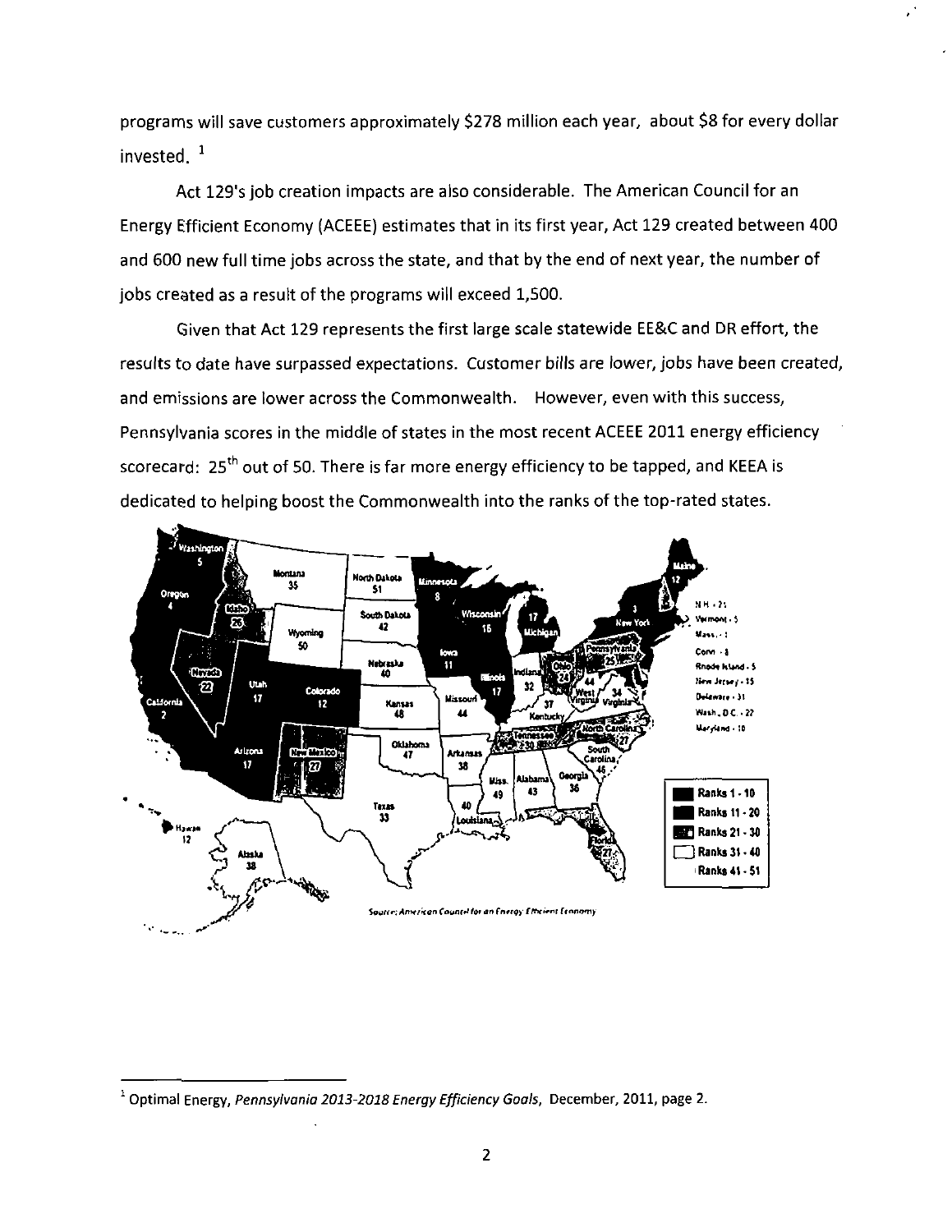#### II. Comments

## 1. Planning Timeline

KEEA endorses the planning timeline set forth in the Secretarial Letter, with minor adjustments. In addition to the listed milestones, KEEA recommends that the Commission schedule an opportunity for the PUC to learn about best practices from commissions and stakeholders from other states that have been meeting energy efficiency and demand response goals for much longer than Pennsylvania has. The Commonwealth is making great progress toward becoming a leader in energy efficiency nationwide. But states such as California, Vermont, Massachusetts, New York, and Oregon have valuable experience from decades of program implementation, and commissioners, state officials, utility representatives, energy efficiency practitioners, and evaluators have expertise that would be useful and applicable as the PUC considers the future phases of Act 129. In particular, these states can provide important insight into deeper savings per customer, deeper overall savings, higher participation levels from small commercial customers, more robust schools programs, and more accurate cost-benefit measurement. Inviting an array of experts to share best practices would be instructive and helpful to all parties involved in Phase Two of Act 129.

## KEEA respectfully suggests two changes:

1. ) Release the reports from the statewide evaluator's baseline study and the market potential study prior to May 10. This way, commenters will have the opportunity to review the reports prior to filing comments to the Tentative Order, also scheduled for May 10.

2. ) Develop an Interim Order for Demand Response (DR) programs due to expire on May 31, 2012, since the deadline will occur priorto the commission's review of the final DR reports . Providing an Interim Order to continue DR will help eliminate programmatic interruption until the Statewide Evaluator has the opportunity to complete its analysis under Phase I. Taking this action could avoid market interruptions of basic DR programs that are commonly thought to be cost effective. Programmatic fits and starts add costs, cause customer confusion, risk loss of business and expertise, and loss of investment in demand resource infrastructure.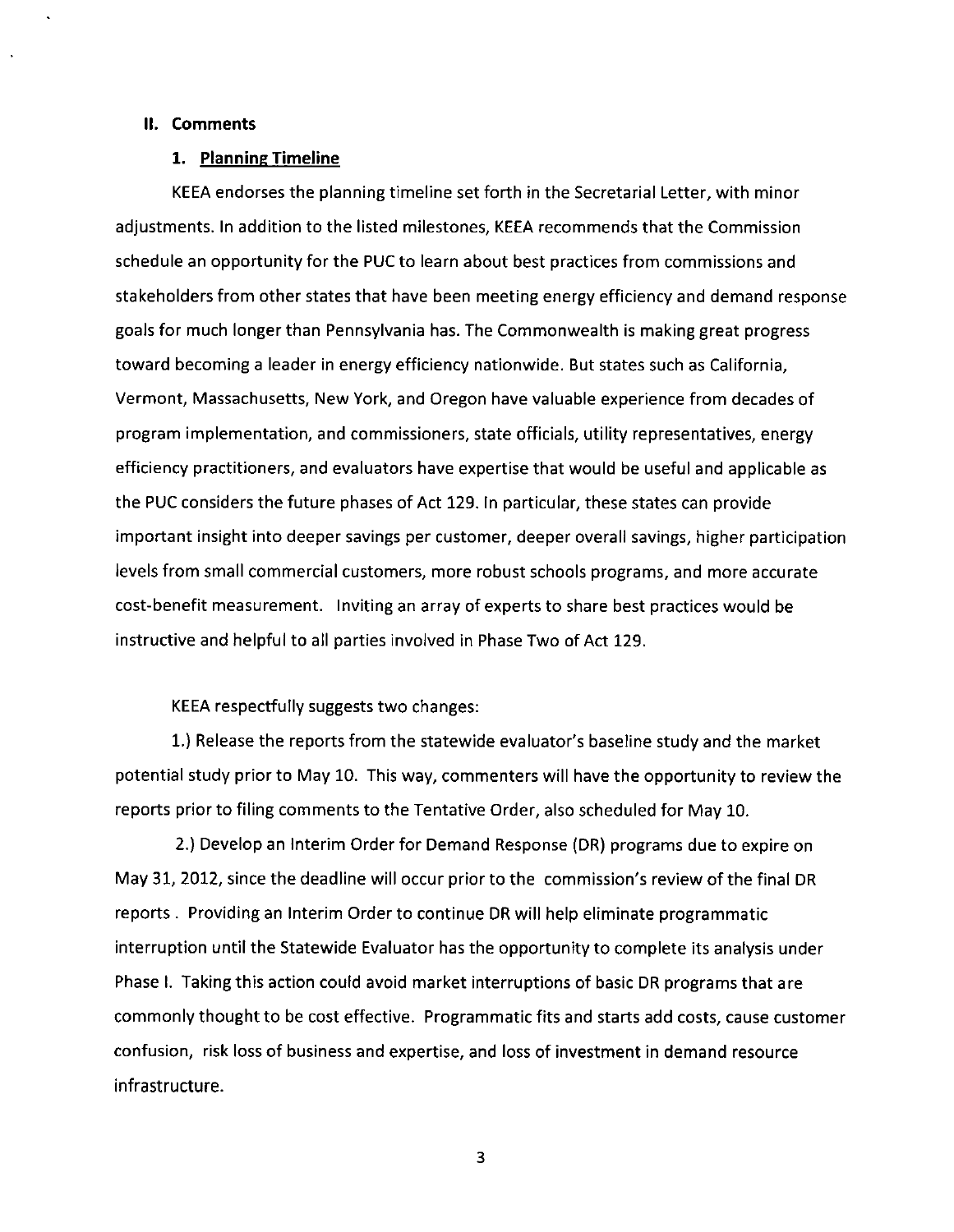# **2. Length of Second EE&C Program**

KEEA encourages the Commission to extend Act 129 for five (5) years until May 31, 2018. During that period, the Commission should require that EDCs meet intermediate savings and demand reduction targets. KEEA recommends the following schedule of savings goals during the 5 years of Phase Two: 2% by May 31, 2015, 4% by May 31, 2017, and 5% by May 31, 2018, for an average annualized energy savings of 1% from the original baseline of 2009. These additional energy savings in Phase Two would bring the total energy savings from Act 129 to 8% over a nine-year period from 2009 to 2018.

| <b>Utility</b>    | 2009-2010   | <b>2015 Goal</b> | % of Sales | <b>2018 Goal</b> | % of Sales |
|-------------------|-------------|------------------|------------|------------------|------------|
|                   | Sales (GWh) | (GWh)            |            | (GWh)            |            |
| <b>Duguesne</b>   | 14.085      | 282              | 2.0%       | 704              | 5%         |
| Met-Ed            | 14,865      | 297              | 2.0%       | 743              | 5%         |
| Penelec           | 14,339      | 288              | 2.0%       | 720              | 5%         |
| <b>Penn Power</b> | 4,773       | 95               | 2.0%       | 239              | 5%         |
| <b>PPL</b>        | 38,200      | 764              | 2.0%       | 1,910            | 5%         |
| <b>PECO</b>       | 39,385      | 788              | 2.0%       | 1,969            | 5%         |
| <b>West Penn</b>  | 20,939      | 419              | 2.0%       | 1,047            | 5%         |
| <b>Total</b>      | 146,646     | 2933             | 2.0%       | 7,332            | 5%         |

Future Act 129 Savings Goals

These goals are more modest than those recommended by the ACEEE in its April 2009 study, "Potential for Energy Efficiency, Demand Response in Pennsylvania," <sup>2</sup> which estimated that more than 30% of Pennsylvania's projected electricity, natural gas, fuel oil, and propane needs could be met through cost-effective efficiency measures widely available today. These goals will nonetheless help Pennsylvania harvest more of this valuable resource. The following chart compares Pennsylvania to other states that have adopted Energy Efficiency Resource Standards.

<sup>&</sup>lt;sup>2</sup> ACEEE "Potential for Energy Efficiency, Demand Response, and Onsite Solar Energy in Pennsylvania" April 2009 page v.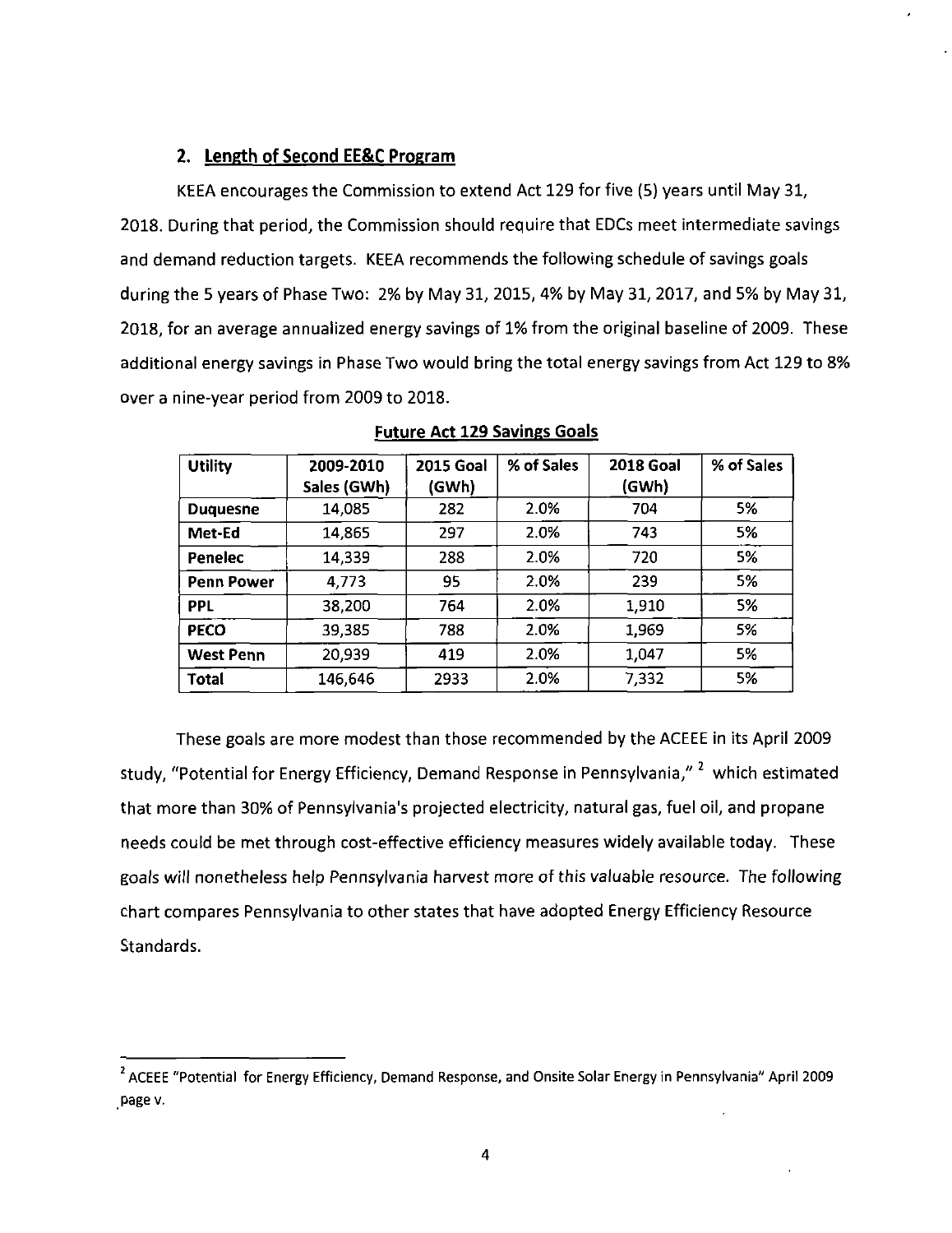

The PUC should structure the goals so that the goals are a true minimum, rather than effectively being both a minimum and a maximum savings. The EDCs should be required to continue program spending after goals have been attained if the additional spending is on programs that have been demonstrated to be cost effective.

It is KEEA's assessment that the legislatively imposed spending cap of 2% of gross revenue per EDC<sup>3</sup> is a barrier to the higher annual savings targets recommended by ACEEE. KEEA believes that while the legislature apparently intended to protect consumers, initial results from Act 129 demonstrate that the cost cap is in fact an obstacle to greater consumer savings and that the Commission should advocate to lift the 2% spending restriction. The intent of Act 129 would be most effectively guaranteed if the utilities were incentivized to pursue all cost-effective energy efficiency, conservation, and demand response. As long as a costeffectiveness test is applied to each utility's portfolio of programs, confirming that the benefits are greater than the investment, such a test is a de facto spending cap, and a 'second' cap is effectively redundant. It is fair to say that such a cap does not protect consumers but rather limits the amount of the cleanest and least-cost energy resource, thus forcing utilities to provide electricity from dirtier, higher-priced sources and exposing consumers to higher rates and greater risk.

Phase Two of Act 129 should last for at least five years in order to minimize administrative costs, enable utilities to bid energy efficiency into the PJM forward capacity market as a resource, and maximize the flexibility afforded EDCs in designing diverse EE&C

 $3$  Act 129, Section 2806.1 (G), formerly HB 2200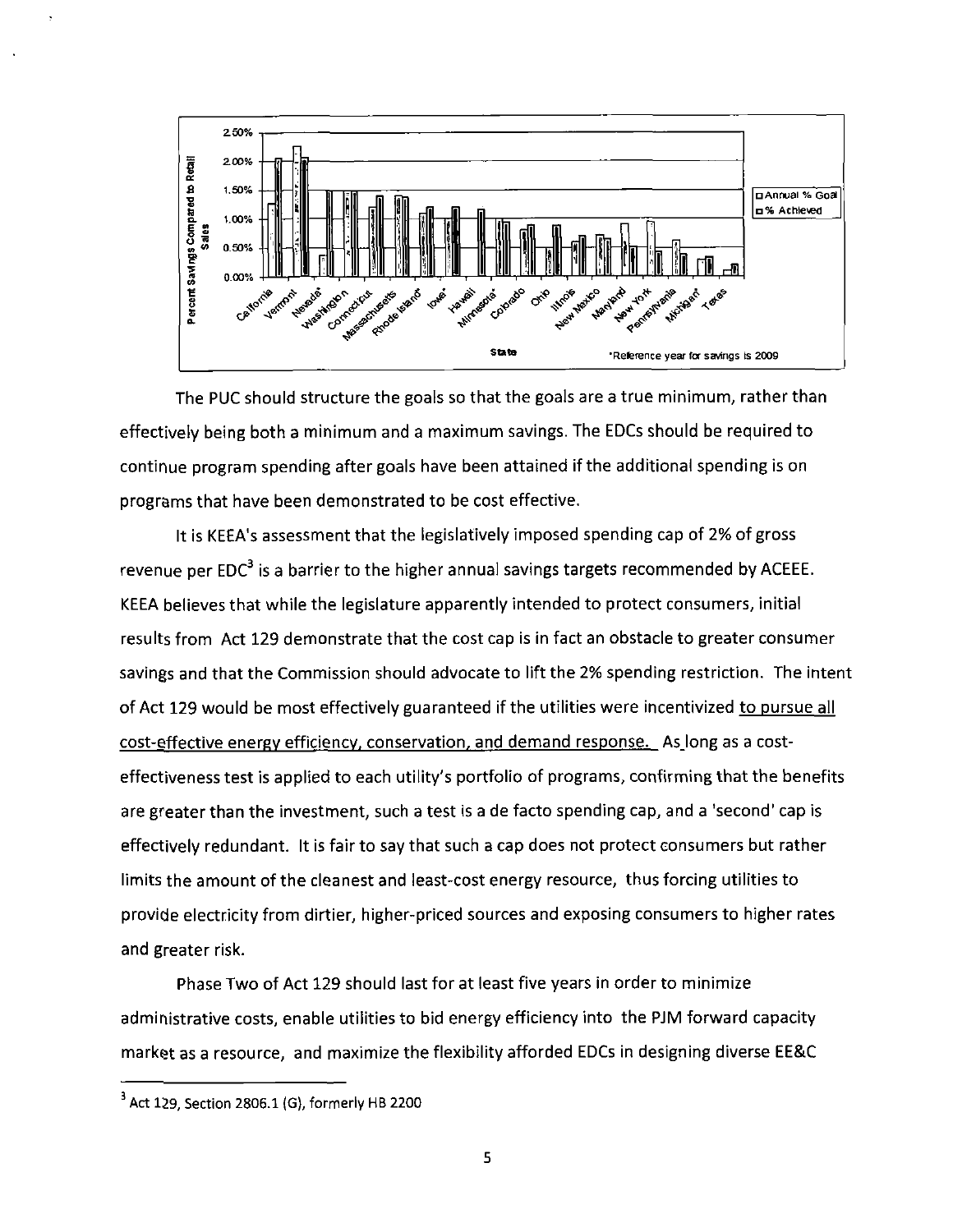programs to meet their customers' needs. Longer EE&C programs will make it easier for utilities to achieve deeper energy savings and reach more of their customers. EDCs need the ability to establish flexible, innovative, yet simple, easy-to-use energy efficiency programs that target comprehensive energy savings. EDCs also deserve regulatory certainty as they design a diverse array of energy efficiency program offerings, and a five-year program will enable the Commission and the utilities to develop a portfolio of program offerings in a way that is fair to ali stakeholders, especially the consumers. Further, the longer time frame would give programs adequate time to develop beyond the start-up phase and gain proper momentum and participation levels without annual delays and uncertainty. Many states opt for longer programs (see chart below).

| <b>State</b>      | <b>Annual Savings</b> | Cumulative 2020 | Type                      | Length of |
|-------------------|-----------------------|-----------------|---------------------------|-----------|
|                   | Percentage            | Goal            |                           | Program   |
| Arizona           | 1.75-2.5%             | 22.0%           | Mandatory Standard        | 10 years  |
| <b>Arkansas</b>   | 0.5-0.75%             | 1.5%            | Mandatory Standard        | 3 years   |
| California        | 0.92-1.27%            | 12.94%          | Mandatory Standard        | 12 years  |
| Colorado          | 0.76-1.68%            | 14.93%          | <b>Mandatory Standard</b> | 12 years  |
| Delaware          | 0.75-4.0%             | 15.0%           | Pending                   | 7 years   |
| Hawaii            | 1.5%                  | 18.0%           | Mandatory Standard        | 12 years  |
| Illinois          | $0.4 - 2.0%$          | 18.0%           | Cost Cap                  | 12 years  |
| Indiana           | 0.3-1.99%             | 13.81%          | Mandatory Standard        | 11 years  |
| lowa              | 1.0-1.4%              | 6.30%           | Mandatory Standard        | 5 years   |
| Maine             | $1.0 - 1.4%$          | 5.0%            | Mandatory Standard        | 4 years   |
| Maryland          | 0.99-3.0%             | 16.7%           | Mandatory Standard        | 7 years   |
| Massachusetts     | 1.0-2.4%              | 26.1%           | Mandatory Standard        | 12 years  |
| Michigan          | $0.3 - 1.0%$          | 10.55%          | Cost Cap                  | 12 years  |
| Minnesota         | 1.5%                  | 16.5%           | <b>Mandatory Standard</b> | 11 years  |
| Nevada            | 0.05-0.77%            | 3.76%           | <b>Combined RES-EERS</b>  | 11 years  |
| <b>New Mexico</b> | 0.74-0.86%            | 9.06%           | Exit Ramp                 | 11 years  |
| <b>New York</b>   | 2.10-2.26%            | 15.25%          | <b>Mandatory Standard</b> | 7 years   |
| North Carolina    | 0.21-0.38%            | 2.92%           | <b>Combined RES-EERS</b>  | 11 years  |
| Ohio              | $0.3 - 1.0%$          | 12.13%          | Exit Ramp                 | 12 years  |
| Oregon            | $0.8 - 1.0\%$         | 4.4%            | Mandatory Standard        | 5 years   |
| Pennsylvania      | 0.99-1.0%             | 2.98%           | Cost Cap                  | 3 years   |
| Rhode Island      | 1.16-2.5%             | 10.26%          | <b>Mandatory Standard</b> | 6 years   |
| <b>Texas</b>      | $0.10 - 0.5%$         | 4.6%            | Cost Cap                  | 12 years  |
| Vermont           | 2.25%                 | 6.75%           | Mandatory Standard        | 3 years   |
| Washington        | $0.74 - 1.5%$         | 17.24%          | Mandatory Standard        | 12 years  |

#### **State Program Features: Savings goals and timelines**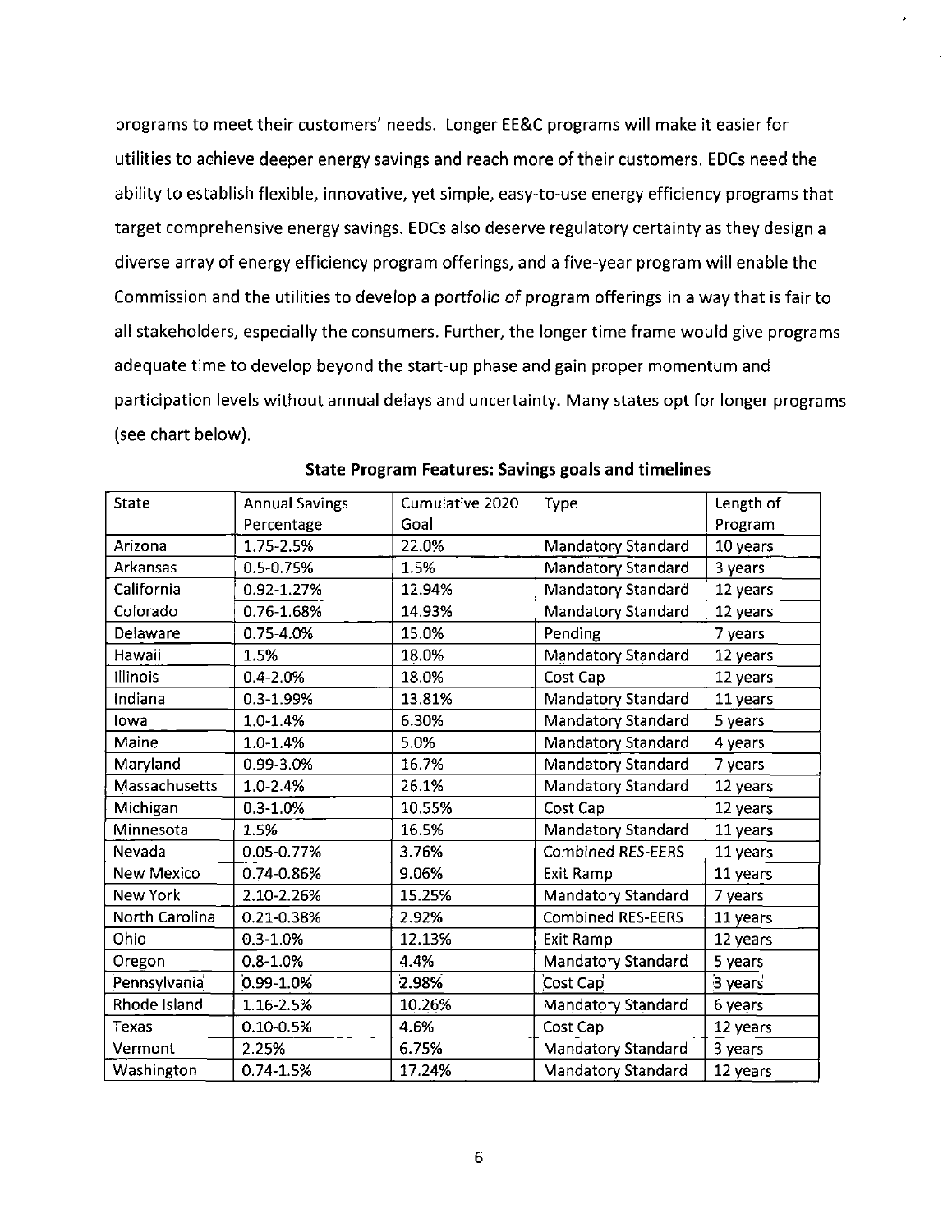In adopting a five-year program, the PUC should require frequent EDC reporting on the progress of each EE&C program. It is critical to the success of Act 129 that EDCs invest in energy efficiency on an on-going basis, without interruption. Any delay undermines the EDCs' ability to achieve their goals and presents added risks associated with program interruptions.

KEEA strongly encourages the PUC to adopt intermediate savings targets in order to encourage EDCs to diversify program offerings and to pursue short- and long-term savings. The recommended targets would be: 2% by May of 2015, 4% by May of 2017 and 5% by 2018. Any penalties and incentives should be applied at each of these intervals. Intermediate targets will also encourage EDCs to invest in programs that can lead to deeper energy savings, such as Home Performance with ENERGY STAR. Rather than permit an EDC to delay implementation of its EE&C programs, intermediate targets will ensure that EDCs move swiftly to roll out their programs to customers. Reporting will serve an important role in providing for transparency in Phase Two of Act 129, but intermediate targets with penalties for failing to meet them and incentives for exceeding them will give Phase Two the certainty necessary to insure the EDCs are on track.

## **3. Inclusion of a Demand Response Curtailment Program**

KEEA encourages the Commission to adopt a clear and straightforward approach to any demand savings goal set forth in the extension of Act 129. EDCs should be required to report on a quarterly basis, as is the current practice, and the PUC should establish intermediate reduction targets that must be met at various points throughout the five-year period of Phase Two. Demand resources (DR), along with energy efficiency, should continue to reduce demand for each year of the Phase 2 programs, contribute to grid reliability, and reduce the need for costly new plant construction. Fourteen thousand one hundred eighteen (14,118) MW of DR has cleared the PJM auction for delivery by March, 2014. Demand reduction goals are required in several PJM states including Delaware, Illinois, Maryland and Ohio. The Commission could look to these states for examples of how to structure demand goals for Phase 2.

Demand reduction is a vital component of Act 129 and should be continued. As new technologies are introduced and greater understanding of customer benefits are known, DR will continue to provide benefits for customers. Even though large industrial customers may

 $\overline{7}$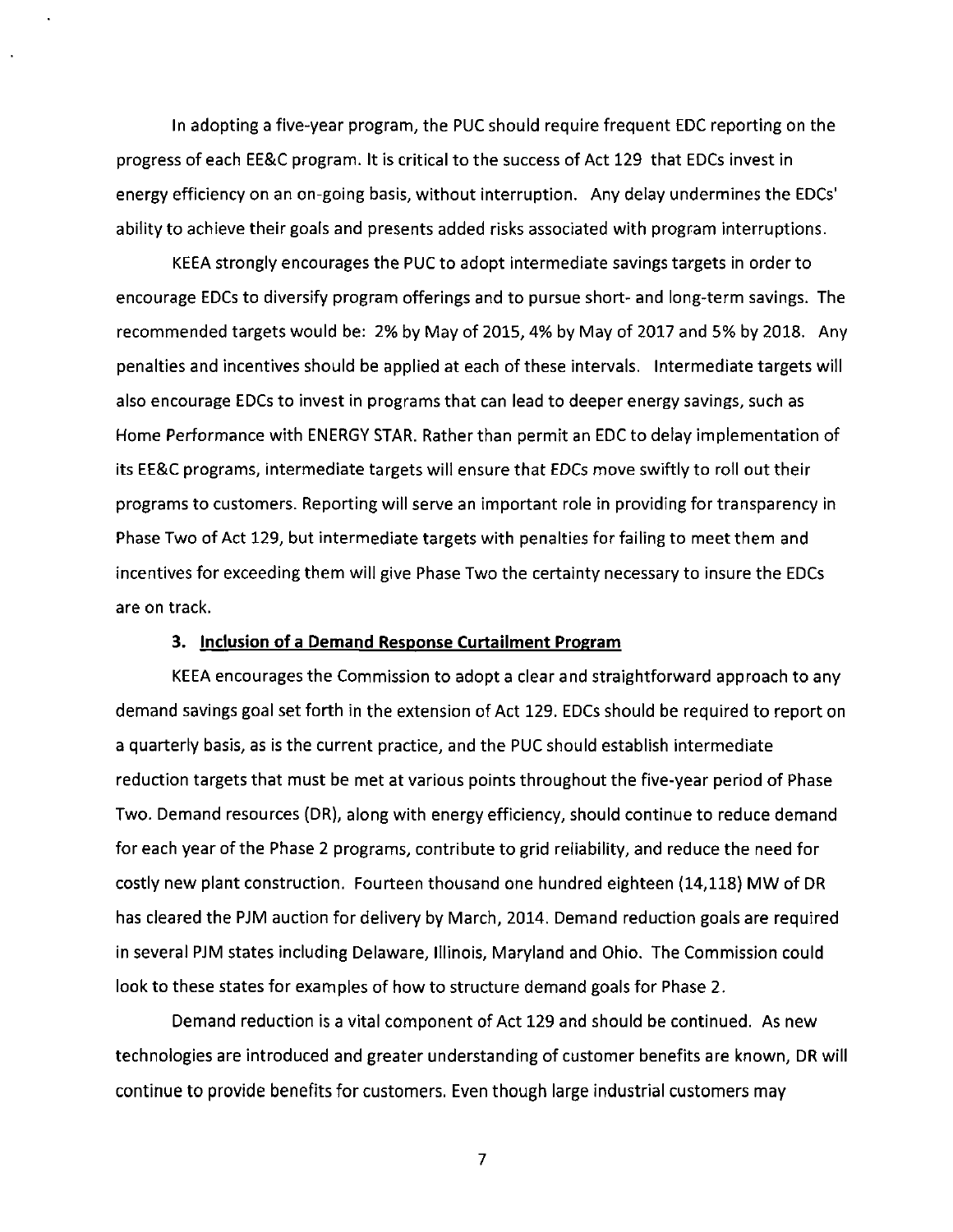participate voluntarily in DR, there remains a need for utilities to engage with demand response providers to expand participation in this area. If the Commission changes the 100-highest-hour peak demand requirement to a metric requiring a lower expenditure, KEEA urges the Commission to retain the budget levels so that more energy efficiency savings can qualify under the current restrictive budget cap.

# **4. Aliening EDC Targets and Funding Using Dollars per MWh of Expected Reductions**

KEEA strongly encourages the PUC to maintain uniform savings and demand response targets across EDCs and to permit each EDC to spend the maximum allowable amount on its EE&C programs. Though the amount of funding available for each EDC's EE&C plan varied in Phase One of Act 129, that aspect of the program's design encouraged each EDC to strive for energy savings and to do so with a variety of program offerings. That is a valuable feature of Phase One of Act 129 that should be continued in Phase Two.

By artificially capping the EE&C budgets at a fixed amount per MWh instead of maintaining a uniform percentage goal across all utilities, the PUC would be freezing much of the innovation that Act 129 was designed to encourage. The legislature understood that each utility is different with regard to its revenue, its customer base, and its electric load. By setting a uniform target across ali EDCs, the legislature demonstrated its preference that all EDCs be held to the same standard and that the EDCs actively pursue energy savings aggressively. Additionally, by permitting variations in the amount that each EDC could spend per MWh saved, the legislature permitted each utility to leverage all its resources to meet the targets in the way that works best for them and their customers.

There are numerous ways that can and should be pursued to reduce the cost of a kilowatt hour saved. Sharing best practices within the state and from leading states is a first step to strengthening program effectiveness and increasing efficiency. Coordination across utilities to develop statewide programs, statewide branding of efficiency, and statewide marketing can all reduce program costs. Inclusion of a wider range of behavioral approaches will also drive down program costs.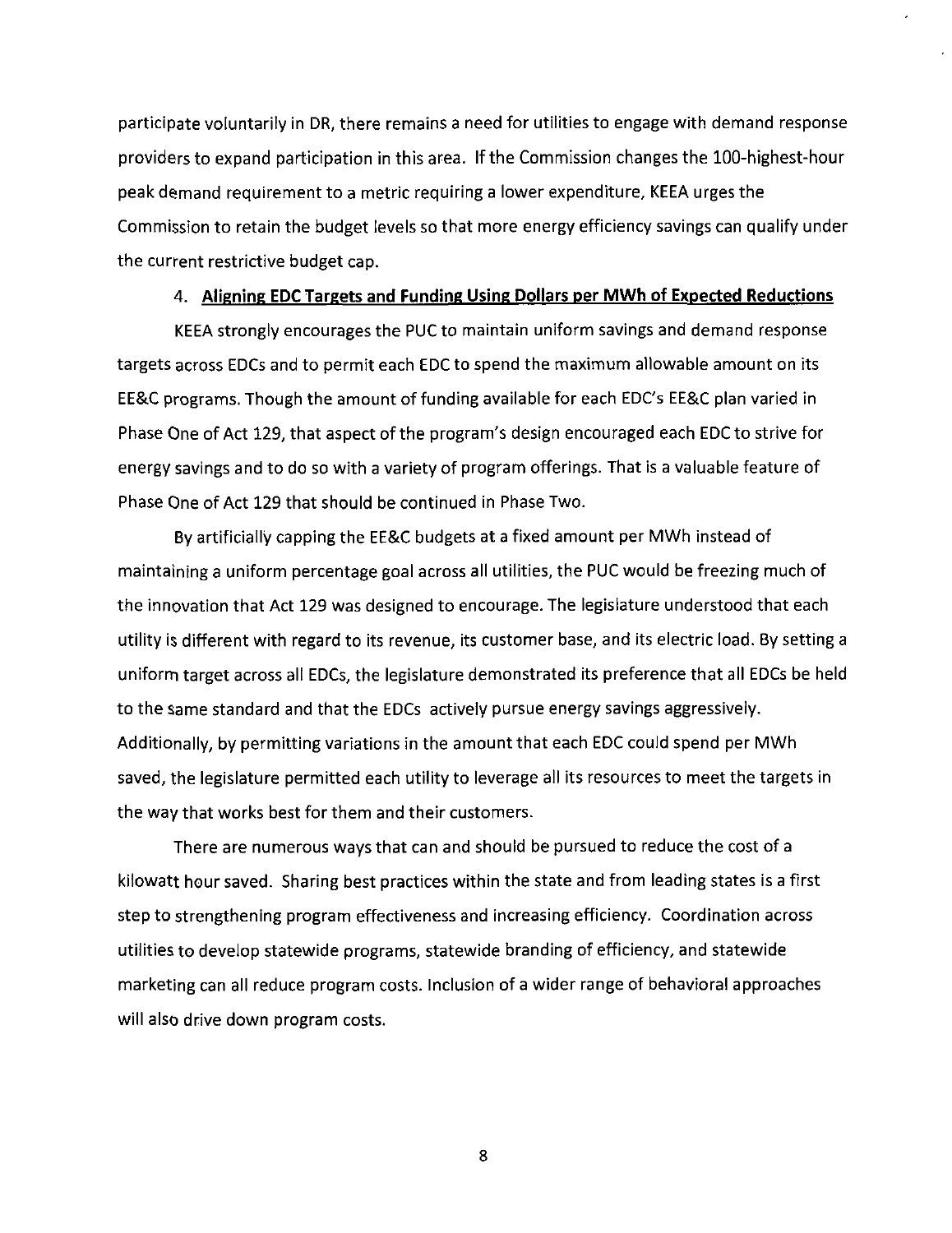Permitting utilities to establish pilot programs that measure savings in MMBTUs, rather than strictly in kWhs, will also provide additional flexibility while enabling utilities to pursue deeper savings through whole building approaches.

# **5. Inclusion of a Reduction Target Carve-Out for the Government, Educational, and Non-Profit Sector**

Act 129 requires that a minimum of 10% of the required reductions in energy consumption come from government, schools, hospitals, and nonprofits.<sup>4</sup> KEEA interprets the statute to require this carve-out, unless the legislature amends the statute. Even if the PUC had the authority to change the savings carve-out for this sector, KEEA believes that the Commission should continue to require a savings carve-out for this important and often underserved sector. The Commission should continue to require that EDCs achieve the required savings as a percentage of actual savings rather than a percentage of the budget. A budgetary carve-out alone would not ensure that this sector gets the desired results.

**Within this sector, schools have been particularly hard hit by recent rounds of budget cuts. While some schools have taken advantage of Act 129 to reduce their energy bills, the vast majority have not. KEEA would recommend that the Commission encourage utilities to develop special approaches and programs that can increase participation of schools and increase the depth of their savings. One issue here is that the statewide evaluator has apparently not recognized energy savings from behavioral approaches in schools. All savings that can be measured and verified need to be counted. Behavioral approaches work extremely well in schools; additional financing may also be necessary for this sector.** 

## **Financing**

Consumers' ability to finance the cost of energy efficiency measures is key to ensuring robust and sustainable EE&C programs. The Commonwealth has already invested in an efficient financing mechanism through the Keystone Home Energy Loan Program (Keystone

 $466$  Pa.C.S. § 2806.1(b)(1)(i)(B)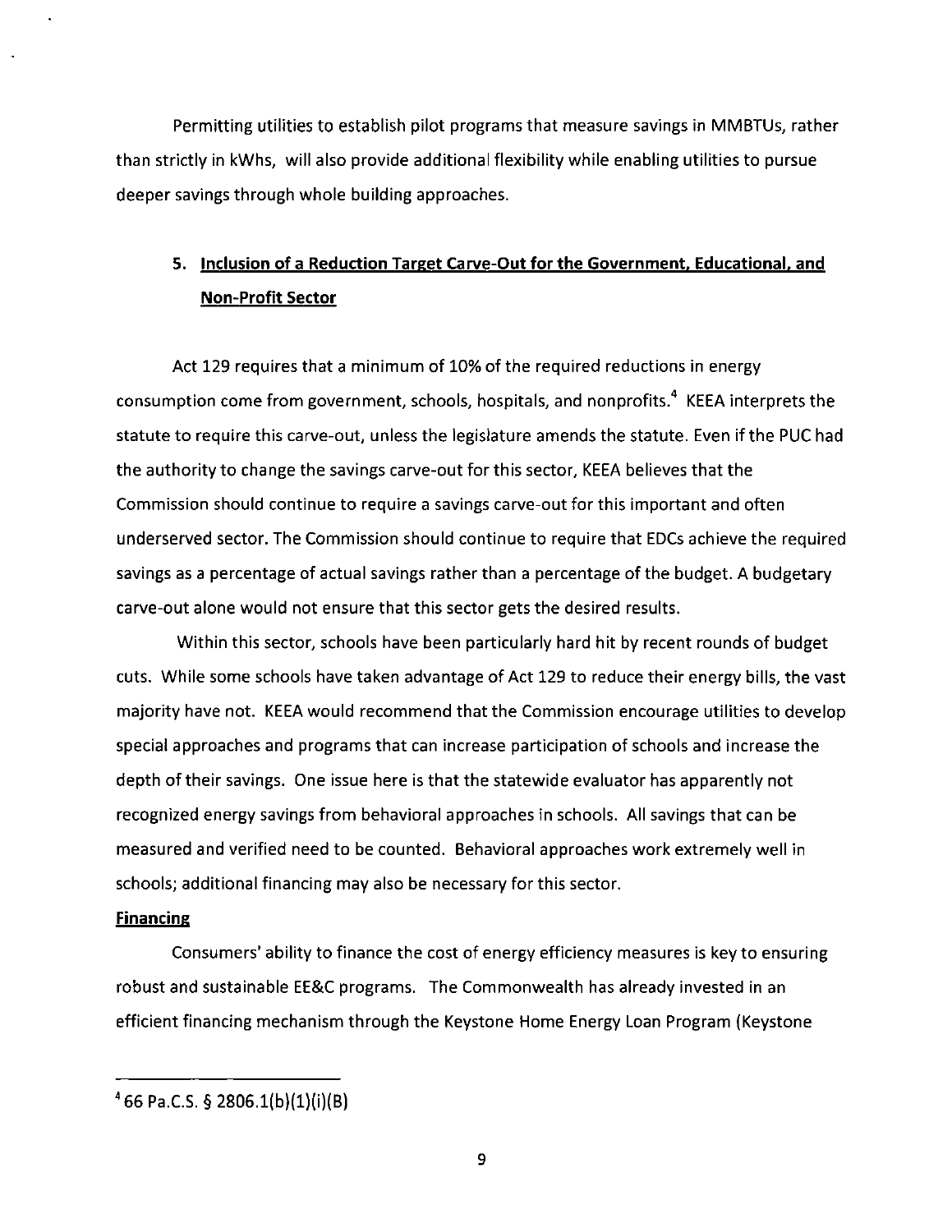HELP), considered by many in the industry to be one of the best residential energy loans in the country. KEEA recommends that the Commission encourage utilities to support the existing HELP loan mechanism that the Commonwealth has developed and leverage already invested public funds to coordinate with their own programs.

## **On-Bill Financing and On-Bill Repayment**

On-bid finance (OBF) and on-bill repayment may be appropriate financing tools for the MUSH and other sectors. These programs assist property owners with financing the upfront costs of efficiency improvements, leveraging an electric or natural gas utility's unique relationship with their customers to provide convenient access to funding for energy efficiency investments.

"OBF allows utility customers to invest in energy efficiency improvements and repay the funds through an additional charge on their utility bill. ... Credit losses on both consumer and commercial utility bills tend to be far lower than for other obligations. If structured properly, an on-bill program can substantially reduce the cost of and improve access to financing. In many cases, energy savings are sufficient to cover the monthly payments for the financing so that the total monthly charge on utility bills is less than or equal to the pre-investment amount. This is known as 'bill-neutrality.'

On-bill programs have been piloted as early as 1993 (New London Resource Project, Wisconsin) but have recently seen a surge in popularity. Currently, utilities in at least 23 states have implemented or are about to implement on-bill financing programs, many of which (Illinois, Hawaii, Oregon, California, Kentucky, Georgia, South Carolina, Michigan, and New York) have legislation in place that supports adoption. Additionally, a number of state utility regulators have taken action to explore the feasibility of on-bill programs. <sup>5</sup> The Commission should strongly consider program designs that would encourage EDCs to begin pilot programs. These programs have proven to be particularly useful in reaching customers who do not qualify for conventional financing. The initial capital for on-bill programs does not have to be utility funding, but can come from a private investor or a public source.

<sup>5</sup> ACEEE, On-Bill Financing for Energy Efficiency Improvements, DRAFT, April 2012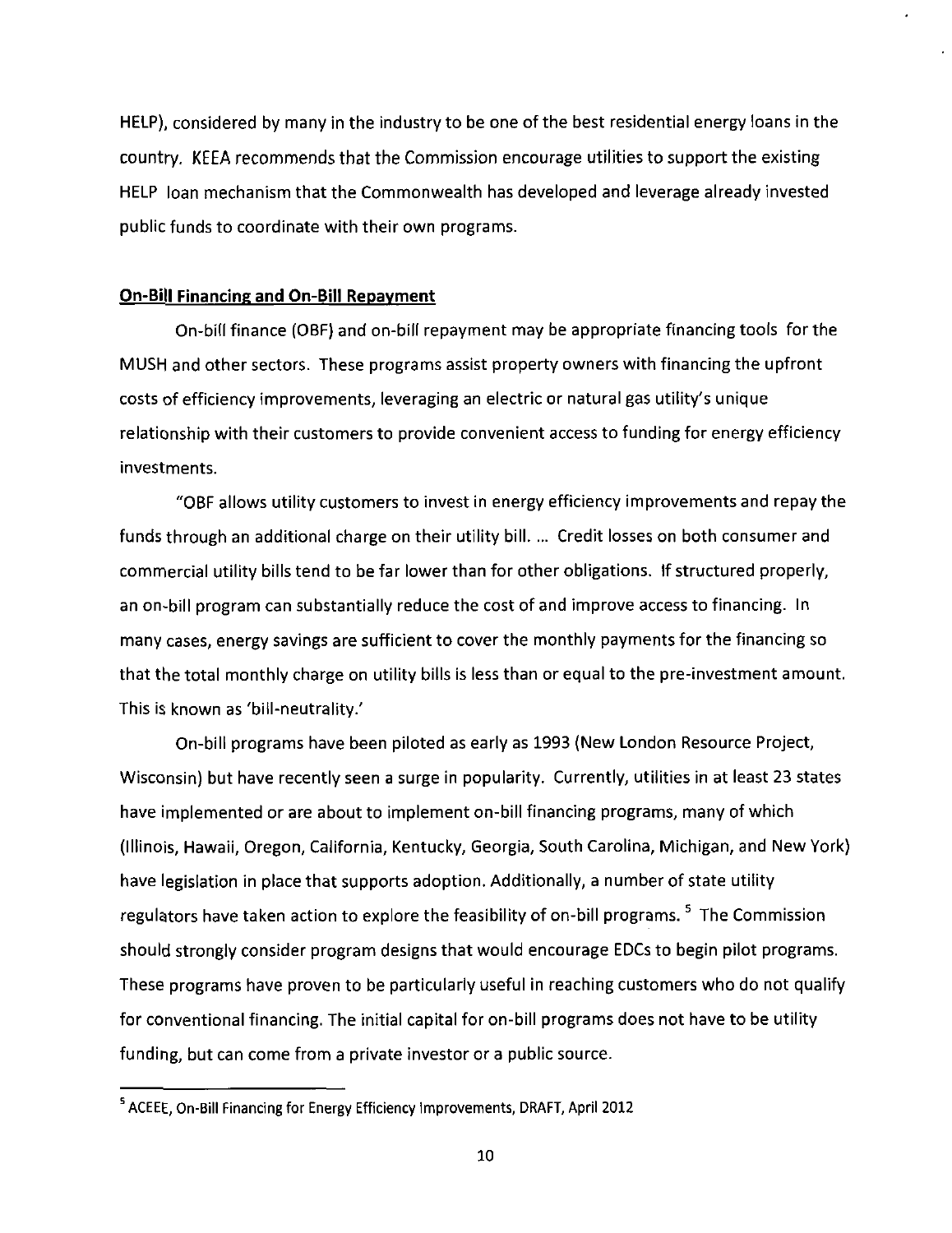

## 6. Inclusion of a Low-Income Sector Carve-Out

The low-income sector carve-out should continue as part of Phase Two and the Commission should use energy savings in lieu of measures, which has never been clearly defined. KEEA believes that the income guidelines should be raised to 250% percent of the federal poverty level in light of the increased financial hardship and increasing rate of service termination among those customers between 151% and 250% of poverty. This recommendation does not imply support for raising the income guideline for any other low income program, such as the Customer Assistance Program. KEEA would also support strengthening the requirement that CAP customers participate in utility low income conservation programs in order to reduce the cost of CAP programs.

The current application of the Total Resource Cost (TRC) cost-effectiveness test undercounts savings from low income programs by failing to count fossil fuel savings and undervaluing reductions in arrearages, uncollectibles, terminations and other collections costs. The TRC should be expanded to more accurately assess the savings of low income programs.

The carve-out should be tied to actual savings and not to the EE&C budget -- this will ensure that the EDCs get the results envisioned by Act 129. Setting the amount of money EDCs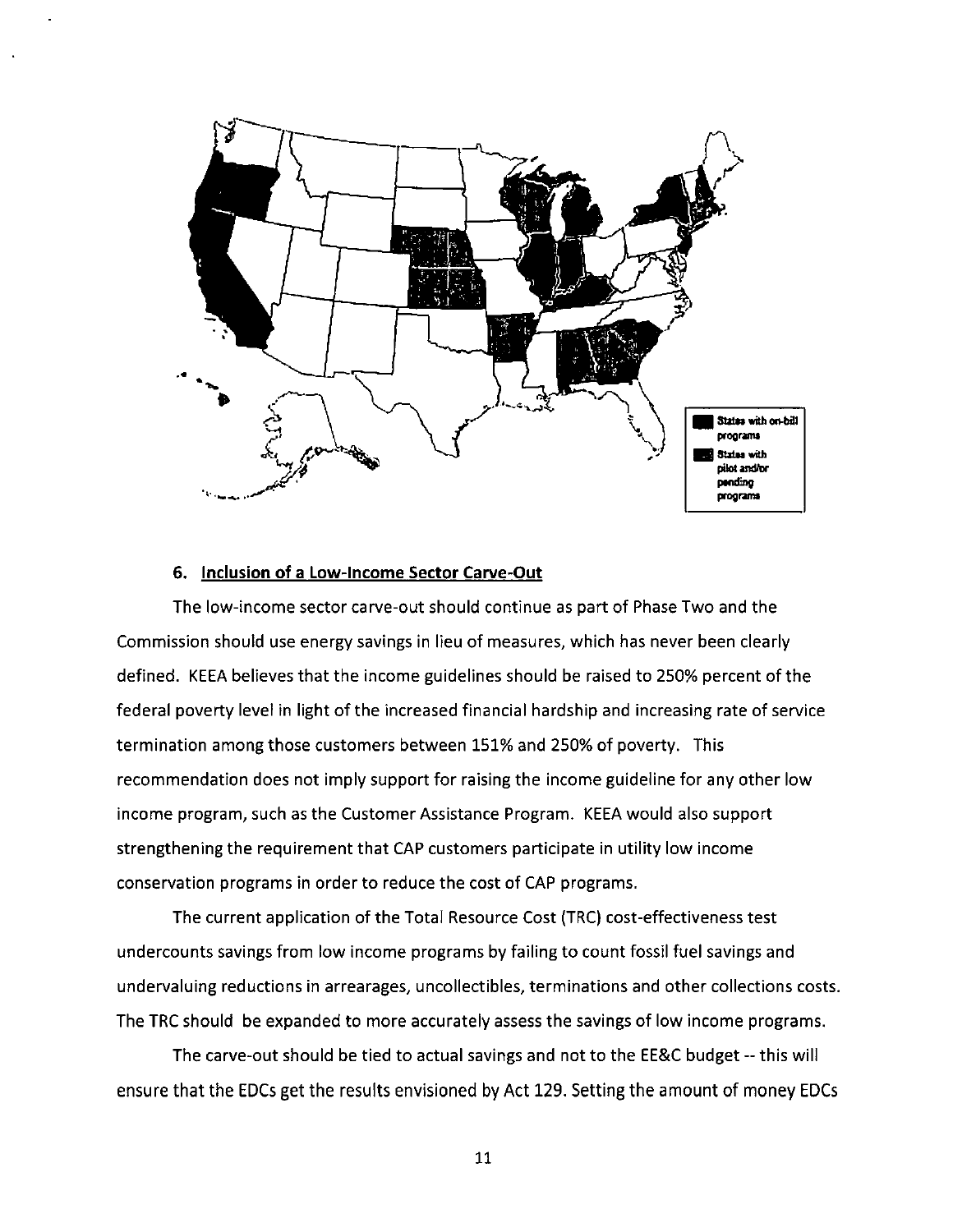are permitted to spend on low-income programs does not guarantee a successful correlation of spending to actual savings.

## **7. Transition Issues**

KEEA strongly encourages the Commission to permit EDCs that reach their Act 129 Phase One goal of 3% savings by May 31, 2013 to continue accruing energy savings and be allowed to credit any savings in excess of the Phase One goal toward their Phase Two obligations. Energy savings achieved in early years have a greater impact and benefit than savings achieved in later years. Allowing utilities to receive credit for all cost-effective energy savings will have a net benefit to Pennsylvania ratepayers in the near term and in the long term, will increase continuity and public confidence in EE&C, and will alleviate the waiting list situation in which some Pennsylvanians find themselves.

KEEA strongly believes that EDCs should be required to exhaust their Phase One funds before beginning to spend any money from their Phase Two budgets. EDCs will need more flexibility to design programs that are capable of meeting their goals in Phase Two. Again, it is KEEA's view that the statutory 2% spending cap leads to a perverse incentive for EDCs to discontinue successful, cost-effective programs for lack of program funding. By requiring EDCs to exhaust their Phase One budgets before tapping their Phase Two budgets, the Commission can provide the utilities with a much-needed buffer that will help EDCs take advantage of all the EE&C funding permitted under Act 129.

The Commission should maintain the same 2009-2010 baseline when it implements Phase Two of Act 129. Conducting another load forecast would be a waste of PUC resources because it so recently completed its previous study. The new targets should include completed targets, so that the savings can be represented cumulatively as the 3% savings expected by 2013 plus any additional savings as part of Phase Two. This would also help streamline the process of adopting Phase Two of Act 129.

## **8. Other Act 129 Program Design Issues**

## **Cost-effectiveness methodology**

KEEA urges the Commission to review a number of policy issues regarding costeffectiveness tests used for Act 129 EE&C programs. Though the vast majority of states use the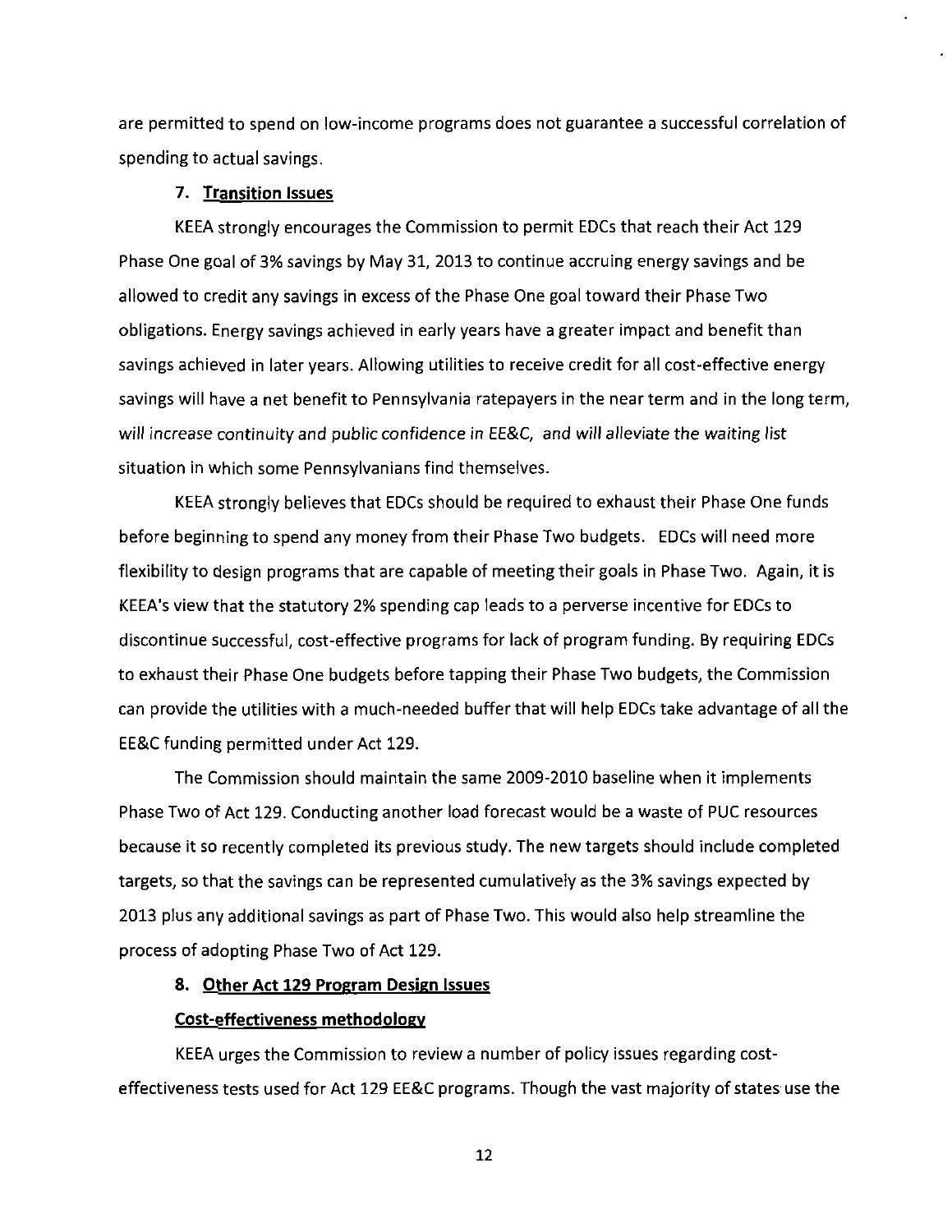Total Resource Cost (TRC) test, as does Pennsylvania, a growing body of scholarship and practice around the country recognizes various shortcomings in the use of that test.<sup>6</sup> Increasingly, the TRC is coming under scrutiny when it is applied unevenly; that is, when the test includes a full array of costs but not an equal treatment of benefits. While many of the benefits may be non-energy related and difficult to quantify, such as lower bills, job creation, reduced maintenance costs, and improved indoor air quality, ignoring the benefits can skew the results and lead to bias against successful programs.

To address some of these shortcomings with the TRC test, KEEA strongly recommends that, first and foremost, the Commission apply the cost-effectiveness test at the portfolio level. The Commission is currently applying the TRC at the program level, and as a result a number of valuable programs that can produce deeper savings, such a whole building approaches, may not pass. Equally importantly, the TRC should count energy savings from fossil fuels and water, ensuring that the test be 'fuel neutral.' Such savings are real and significant and should be counted in the TRC.

KEEA also recommends that the Commission consider a number of TRC test best practices put forth by the National Home Performance Council in its recent White Paper on Cost-Effectiveness.

## **Behavioral Approaches**

Behavioral approaches to energy conservation are every bit as important as equipment and physical measures, are often the most cost effective approaches, and yet they are frequently undercounted or even discounted. KEEA recommends that the Commission undertake a review of the treatment of behavioral approaches in order to insure that all savings attributable to them are being counted accurately. This is essential to giving EDCs the full range of tools they need to maintain high levels of cost effectiveness in Phase Two.

 $^{\rm b}$  Kushler and Neme, Is It Time to Ditch the TRC? Examining Concerns with Current Practice in Benefit-Cost Analysis, 2010; Robin Le Baron, Getting to Fair Cost-Effectiveness Testing: Using the PAC Test, Best Practices for the TRC Test, and Beyond, National Home Performance Council, Draft, 2011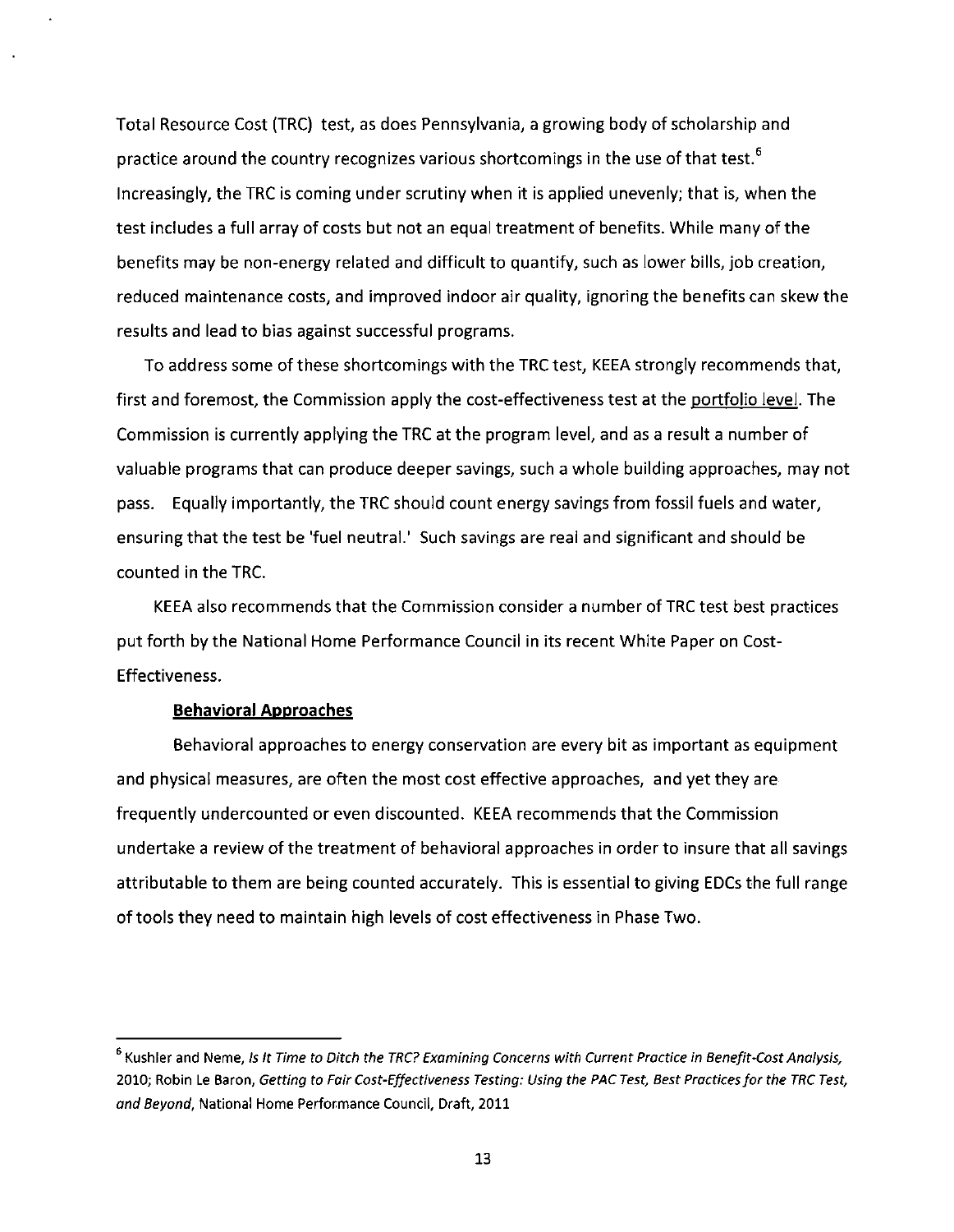## **Benchmarking**

KEEA recommends that the Commission require all utilities to facilitate energy benchmarking of buildings by automating the electronic transfer of customer usage data into proven benchmarking software such as U.S. EPA's Portfolio Manager. Not only will this support the growing number of municipalities interested in benchmarking their own buildings, for schools and other sectors, but it will also facilitate utilities' programs. Benchmarking is another tool deployed increasingly across the country, now in place in 11 states and 9 cities. By requiring annual benchmarking of publicly and privately owned buildings, this policy furthers market transformation, helping to give building owners and potential buyers more data and better understanding of buildings' energy consumption. This, in turn, helps to gradually shift the market to increasingly value efficient, high-performing building stock.

Similarly, KEEA recommends that the Commission require utilities to participate in national efforts such as the "Green Button" initiative and the Home Energy Score, both designed to give consumers better information and tools to control their own energy use and costs.

## **Utilitv Performance Incentives**

In recognition of the widespread benefits of energy efficiency, the Commission should develop incentives to encourage the utilities to exceed their savings goals. It's important to align investor-owned utility goals -- primarily a return on investment for shareholders -- with the state's goal of saving energy and deferring costly power generation investments. Currently, 25 states in the U.S. have shareholder incentives for electricity efficiency programs.<sup>7</sup> Instituting a utility incentive plan to complement penalties for noncompliance, as many states do, would be sound public policy. There are several ways this goal can be accomplished. One recommendation would be to require utilities, either directly or through Conservation Service Providers, Curtailment Service Providers or other qualified PJM members, to participate in the PJM Forward Capacity Market by bidding in all of their Act 129 energy efficiency and demand response savings. Currently this is not happening uniformly, and benefits are left "on the

<sup>7</sup> Sciortino et al. 2011. The 2011 State Energy Efficiency Scorecard. American Council for an Energy-Efficient Economy.